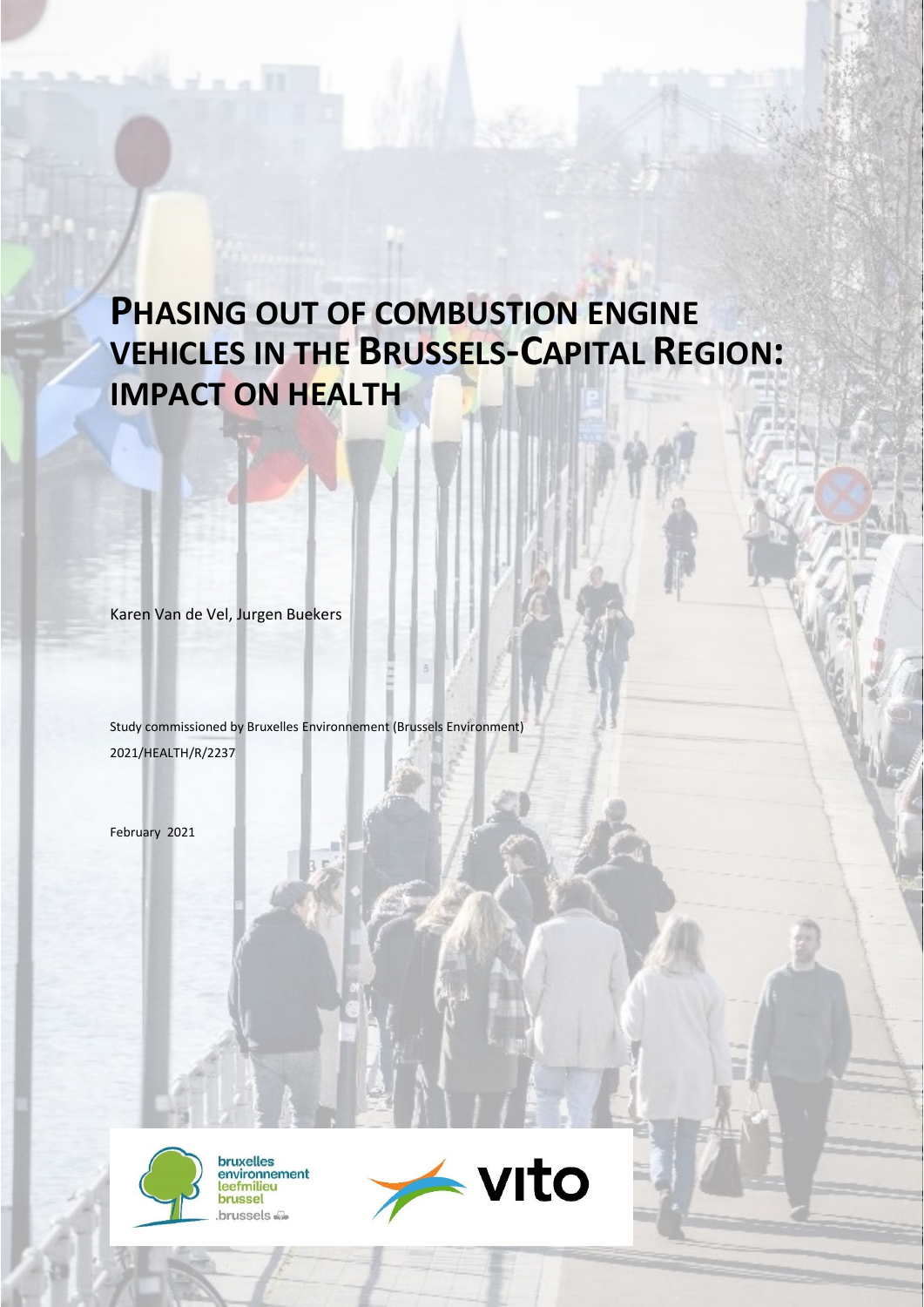# **Colophon**

#### **Title**

Phasing out of combustion engine vehicles in the Brussels-Capital Region: impact on health.

This report is also available at<https://leefmilieu.brussels/> This report reflects the views of the authors and not necessarily those of Bruxelles Environnement. Cover photo: © Bénédicte Maindiaux

#### **Authors**

Van de Vel Karen, Buekers Jurgen Unit Health, VITO NV

#### **Reference**

Van de Vel K., Buekers J. (2021) Phasing out of combustion engine vehicles in the Brussels-Capital Region: impact on health, Study commissioned by Bruxelles Environnement (Brussels Environment), 2021/HEALTH/R/2237, VITO NV.

#### **Responsible editor**

VITO NV Unit Health Van de Vel Karen, Buekers Jurgen Boeretang 200 B-2400 MOL Tel. general: 014 33 55 11 E-mail: [karen.vandevel@vito.be](mailto:karen.vandevel@vito.be)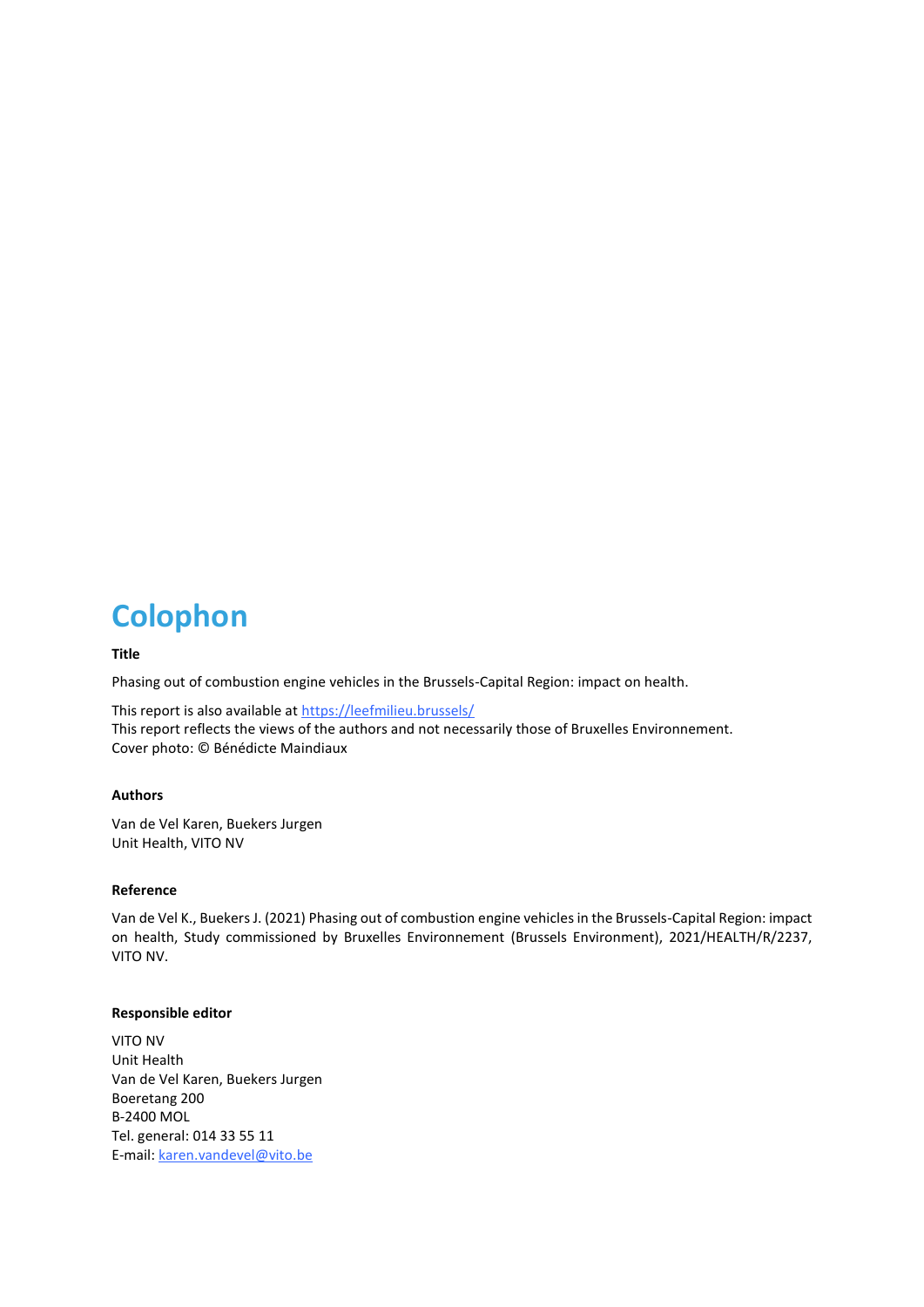## **SUMMARY**

## **Background**

Despite significant progress in reducing emissions in recent decades, air pollution remains the largest environmental health risk in Europe. Exposure to air pollution leads to a wide range of health effects, including premature death, stroke, lung cancer and other diseases. In Belgium, in 2018, air pollution was responsible for about 7,400 premature deaths due to exposure to particulate matter ( $PM_{2.5}$ ), 1,200 premature deaths due to exposure to nitrogen dioxide ( $NO<sub>2</sub>$ ) and 350 premature deaths due to exposure to ozone  $(O_3)^1$ . In the Brussels-Capital Region (BCR), in 2018, exposure to concentrations of PM<sub>2.5</sub>, NO<sub>2</sub> and O<sub>3</sub> was responsible for 627, 323 and 19 premature deaths respectively<sup>2</sup>.

A large part of air pollutants' emissions comes from road traffic. In the BCR, road traffic was responsible for 63% of nitrogen oxide (NO<sub>x</sub>) emissions, 34.5% of PM<sub>10</sub> emissions, 28.5% of PM<sub>2.5</sub> emissions and 56% of black carbon (BC) emissions in 2018<sup>3</sup>. These emissions are projected to decrease significantly over the next decade, but road traffic will still be responsible for more than 30% of NO<sub>x</sub> emissions in the BCR in 2030<sup>4</sup>. Finally, the International Agency for Research on Cancer (IARC) classifies air pollution caused by exhaust emissions from diesel engines as carcinogenic to humans<sup>5</sup>.

The BCR government is therefore taking measures to tackle traffic emissions. Since 2018, the BCR is a low-emission zone (LEZ), where the most polluting vehicles are no longer allowed to circulate. Projections show that progressive LEZ access restrictions could reduce  $NO<sub>2</sub>$  concentrations in the entire BCR below the European annual limit of 40  $\mu$ g/m<sup>3</sup> between 2025 and 2030<sup>6</sup>. A recent analysis shows that the LEZ already has a strong influence on the composition of the vehicle fleet and has already contributed to a decrease in emissions of traffic-related pollutants  $NO_x$  and  $BC^7$ .

However, further actions are still needed to better protect the health of Brussels citizens. Scientific evidence shows that serious health effects also occur below the legal standards set by the EU. At the same time, the transport sector needs to be decarbonised in order to mitigate climate change effects and meet the commitments of the 2015 Paris Agreement. In 2018, a quarter of carbon dioxide  $(CO_2)$ emissions in the BCR was caused by road traffic.

In this context, the Brussels Region's government is striving to accelerate the transition to zeroemission road vehicles, and has already announced various measures that should help to achieve this objective:

- The regional mobility plan 'Good Move', which aims to reduce the motorised transport of persons and goods;
- A gradual phase-out of diesel vehicles by 2030 at the latest;
- A gradual phase-out of petrol and LPG vehicles by 2035 at the latest;
- A regional strategic vision for the deployment of charging infrastructure for electric vehicles<sup>8</sup>.

<sup>&</sup>lt;sup>1</sup> EEA air quality report 2020: https://www.eea.europa.eu//publications/air-quality-in-europe-2020-report

<sup>&</sup>lt;sup>2</sup> IRCELINE, 2020. Note: the numbers of premature deaths due to PM<sub>2.5</sub> and NO<sub>2</sub> (627; 323) are related to long-term exposure in the population over 30 years of age and are corrected for double counting. The number of deaths due to  $O_3$  exposure is related to short-term exposure for the whole population and therefore cannot be added to the rest, as there would be a risk of double counting.

<sup>&</sup>lt;sup>3</sup> Annual emission inventories by Brussels Environment: [https://environnement.brussels/thematiques/air-climat/qualite-de-lair/les](https://environnement.brussels/thematiques/air-climat/qualite-de-lair/les-emissions-de-polluants-qui-affectent-la-qualite-de-lair)[emissions-de-polluants-qui-affectent-la-qualite-de-lair](https://environnement.brussels/thematiques/air-climat/qualite-de-lair/les-emissions-de-polluants-qui-affectent-la-qualite-de-lair)

<sup>4</sup> Projections made under the National Emission Ceilings Directive

<sup>&</sup>lt;sup>5</sup> IARC 2012[: https://www.iarc.fr/wp-content/uploads/2018/07/pr213\\_E.pdf](https://www.iarc.fr/wp-content/uploads/2018/07/pr213_E.pdf)

<sup>6</sup> Expected effects of the low-emission zone on the vehicle fleet and air quality in the BCR, 2018, available here: <https://lez.brussels/mytax/fr/practical>

<sup>7</sup> LEZ 2019 annual report, available her[e: https://lez.brussels/mytax/fr/practical](file:///C:/Users/lduprez/AppData/Local/Microsoft/Windows/INetCache/Content.Outlook/7PSVY1AW/:%20https:/lez.brussels/mytax/fr/practical) 

<sup>8</sup> [https://environnement.brussels/sites/default/files/user\\_files/note\\_vision\\_regionale\\_bornes\\_fr.pdf](https://environnement.brussels/sites/default/files/user_files/note_vision_regionale_bornes_fr.pdf)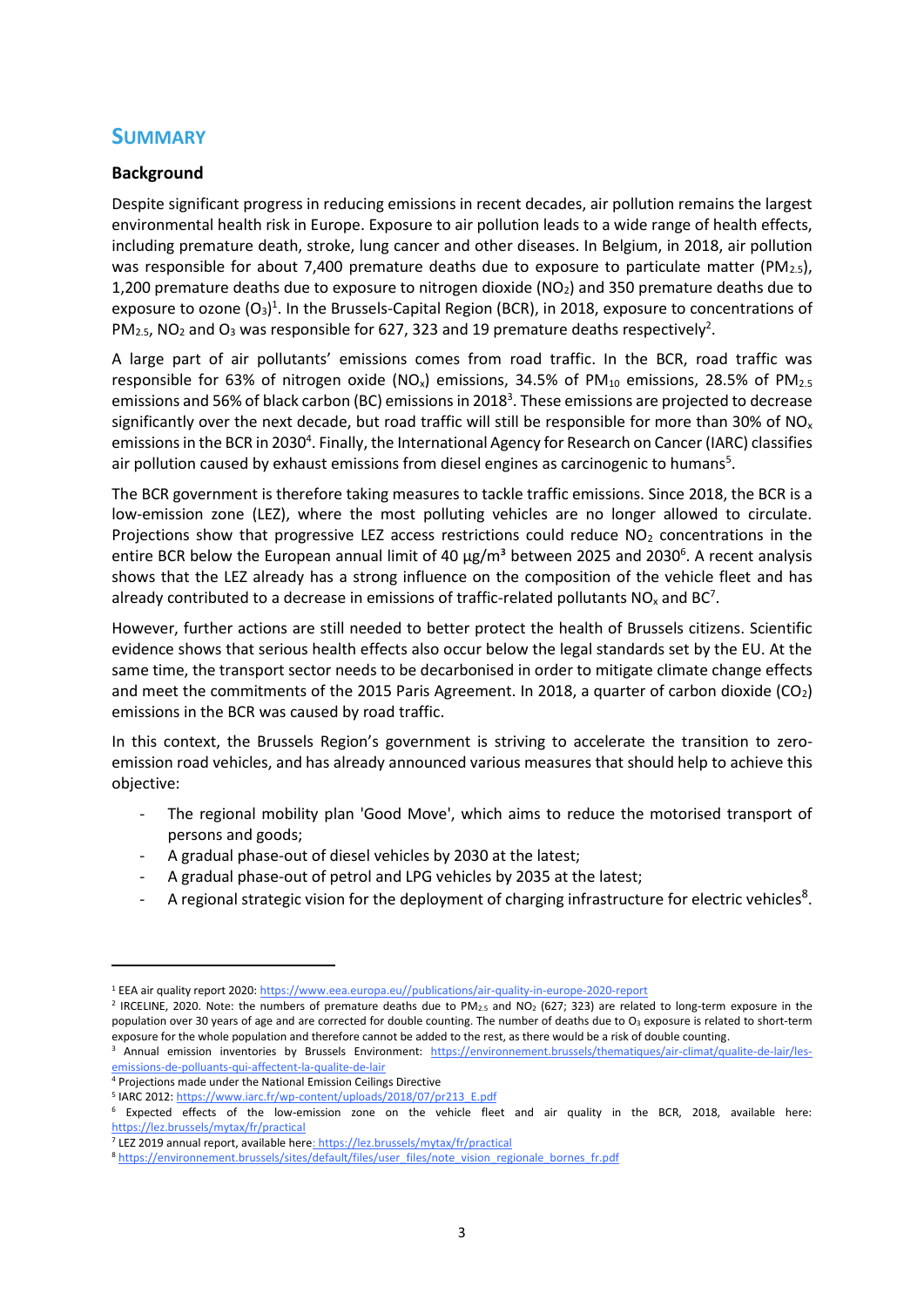Several studies have been carried out in order to assess the impact of the diesel and petrol phase-out on a number of areas (socio-economic, energy, mobility, air, climate, health, public fleet) and thus assist in the implementation of this policy.

The aim of this study is to estimate the health benefits of the combustion engines' phase-out for people living in the BCR.

To this end, health effects in terms of premature mortality, morbidity and health-related costs have been calculated for a reference scenario in 2015 and for four scenarios up to 2030:

- Business as usual (BAU): implementation of existing measures until 2030;
- Good Move (GM): reduction of motorised traffic because of the implementation of the region's new mobility plan adopted in March 2020<sup>9</sup>;
- Thermic Ban (TB): reduction of motorised traffic (GM scenario) combined with a complete phase-out of diesel (except for heavy-duty trucks) and an already initiated phase-out of petrol and  $LPG^{10}$ :
- Thermic Ban Plus (TB+): TB scenario, heavy-duty trucks included.

### **Effects on air quality and people's exposure**

The four 2030 scenarios show an improvement in air quality compared to the reference year 2015 (all pollutants considered) as well as a reduction in exposure for people living in the BCR. This is mainly due to the transition to a more sustainable energy system.

- In the BAU scenario the annual average population-weighted exposure for **PM2.5** is just above the recommended value of 10  $\mu$ g/m<sup>3</sup>. In the other scenarios, the value decreases to about 9.5  $\mu$ g/m<sup>3</sup>. Looking at the individual exposure of all people living in the BCR, we find that the two Thermic Ban scenarios score best, with only 3-4% of the population exposed to  $PM_{2.5}$ concentrations above 10  $\mu$ g/m<sup>3</sup>.
- For PM<sub>10</sub>, the annual average population-weighted exposure for all scenarios complies with the health advisory value of 20  $\mu$ g/m<sup>3</sup>. However, only the Thermic Ban scenarios make it possible to respect the limit value for the entire Brussels population.
- For **NO<sub>2</sub>**, the annual average population-weighted exposure also complies with the health advisory value of 20  $\mu$ g/m<sup>3</sup> for all scenarios. In the BAU scenario this value reaches 18  $\mu$ g/m<sup>3</sup>, and decreases to about 13  $\mu$ g/m<sup>3</sup> in the Thermic Ban scenarios. Again, in terms of individual exposure, only the Thermic Ban scenarios make it possible to respect the limit value for the entire Brussels population.
- For the pollutant **soot** (measured in the form of black carbon BC) there are no advisory values, nor legal standards. This is despite the fact that IARC, the World Health Organisation's cancer research institute, considers diesel soot to be carcinogenic to humans<sup>11</sup>. The average exposure to BC in the GM scenario is 10% lower than in the BAU scenario, while the Thermic Ban scenario results in an additional 30% reduction. In terms of individual exposure, the lowest exposure is achieved in both Thermic Ban scenarios, where the maximum exposure is 0.12  $\mu$ g/m<sup>3</sup>. In the BAU and GM scenarios, 54% and 20% of the Brussels population, respectively, were still exposed to values above 0.12  $\mu$ g/m<sup>3</sup>.

**.** 

<sup>&</sup>lt;sup>9</sup> In this study, we assume that the impact of GM translates in a 24% reduction in kilometres driven by car compared to 2015.

 $10$  Gradual reduction towards a complete ban on petrol and LPG in 2035.

<sup>11</sup> IARC 2012[: https://www.iarc.fr/wp-content/uploads/2018/07/pr213\\_E.pdf](https://www.iarc.fr/wp-content/uploads/2018/07/pr213_E.pdf)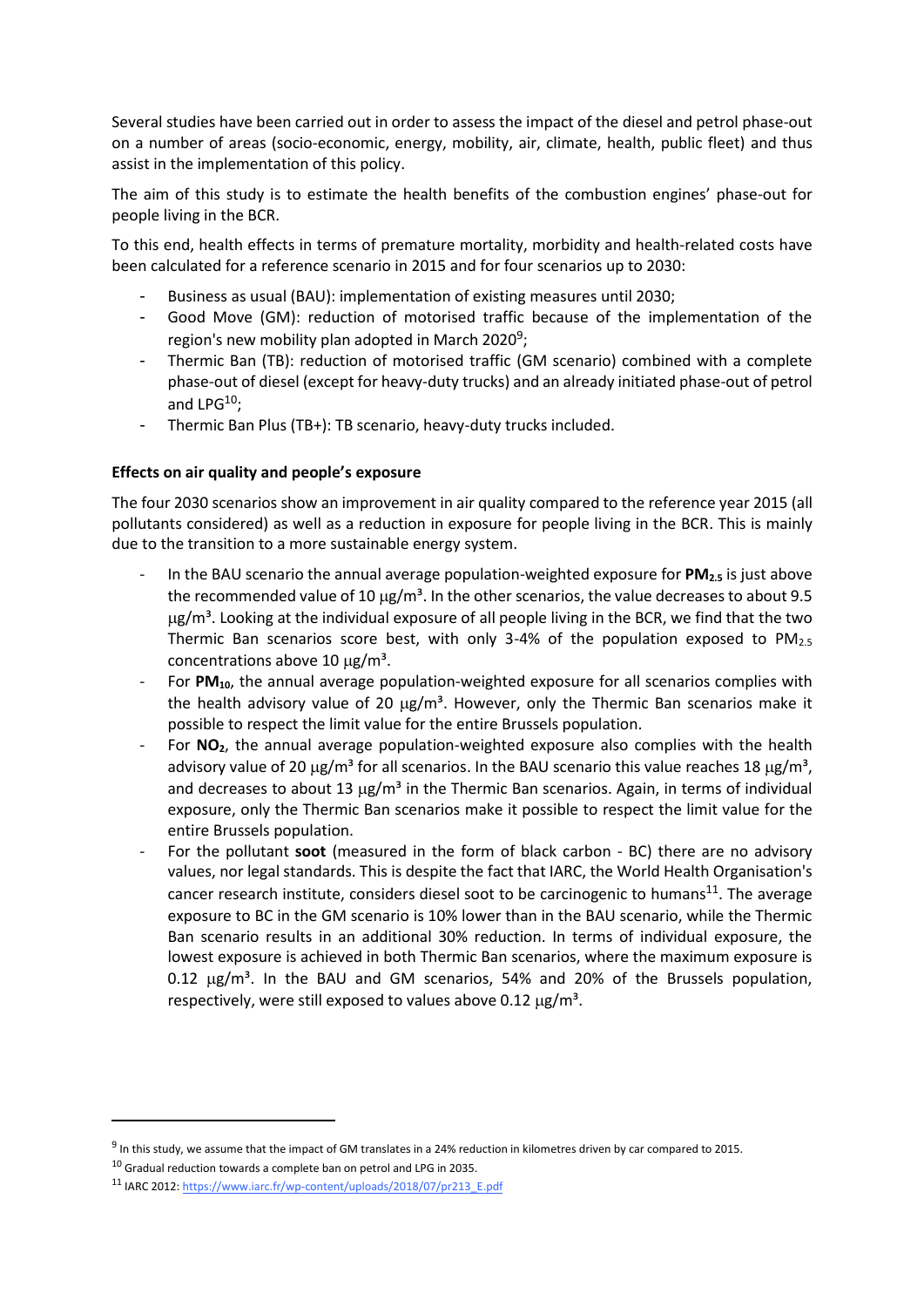The reduction in concentrations is greater for the pollutants  $NO<sub>2</sub>$  and BC than for fine particles (PM). There are two reasons for this:

- The contribution of traffic emissions to overall emissions is much greater for  $NO<sub>x</sub>$  and BC than for PM. Consequently, mobility measures have a greater impact on emission and hence also concentration levels of  $NO<sub>2</sub>$  and BC than on those of PM;
- Concentration levels of NO<sup>2</sup> and BC are dominated by local emissions, while concentration levels of PM are largely determined by more distant emission sources.

Finally, one should keep in mind that, even at concentrations below the recommended limits, negative health effects are being observed<sup>12</sup>. It is therefore relevant to keep general exposure as low as possible, as is the case with the Thermic Ban scenarios.

### **Effects on health**

The mobility measures planned by the BCR have a positive effect on the number of people who die prematurely and the number of people who become ill as a result of exposure to air pollution.

The Good Move scenario achieves the following heath gains in 2030, compared to the BAU scenario:

- On an annual basis, 76 fewer premature deaths due to chronic exposure to  $PM_{2.5}$  and NO<sub>2</sub>, i.e. a reduction of 11%;
- A reduction in the number of ill people of about 16% due to chronic exposure to  $NO<sub>2</sub>$  and a reduction of around 7% due to exposure to fine particles (PM<sub>2.5</sub> and PM<sub>10</sub>). This concerns both the incidence of certain illnesses without hospitalisation as well as with hospitalisation. As an example, this means 238 fewer new asthma cases in adults on an annual basis due to chronic exposure to NO<sub>2</sub> and a decrease of 19 hospital admissions due to low respiratory infections in children between 0-4 years due to chronic PM2.5 exposure.
- The associated health gains amount to between 71 and 242 million euros on an annual basis. For the low estimate the median value of the VOLY approach (VOLY: Value of Life Year) has been used, and for the high estimate the VSL approach (VSL: Value of Statistical Life) has been  $used<sup>13</sup>$ .

The Thermic Ban scenarios allow for even higher benefits compared to the BAU scenario:

- On an annual basis, 102-110 fewer premature deaths due to chronic exposure to  $PM_{2.5}$  and NO2, i.e. a reduction of approximately 15%;
- A 25 to 28% reduction in the number of ill people due to chronic exposure to NO<sub>2</sub> and a 7.5% reduction in the number of ill people due to PM exposure ( $PM_{2.5}$  and  $PM_{10}$ ). This concerns both the incidence of certain illnesses without hospitalisation as well as with hospitalisation. As an example, this means 440 fewer new asthma cases in adults on an annual basis due to chronic  $NO<sub>2</sub>$  exposure and a decrease of 21 hospital admissions due to low respiratory infections in children between 0-4 years due to chronic  $PM<sub>2.5</sub>$  exposure.
- The associated health gains amount to between 100 and 350 million euros on an annual basis. For the low estimate the median value of the VOLY approach (VOLY: Value of Life Year) has been used, and for the high estimate the VSL approach (VSL: Value of Statistical Life) has been used.

The health gains for PM related health effects are smaller than for  $NO<sub>2</sub>$  because PM concentration levels are less affected by road transport measures, as mentioned above.

<sup>&</sup>lt;sup>12</sup> See results of Canadian and European studies:

<https://www.healtheffects.org/sites/default/files/Hoek-low-levels-elaspe-brussels-2020.pdf> [https://www.healtheffects.org/sites/default/files/Brauer-MAPLE-brussels-2020\\_0.pdf](https://www.healtheffects.org/sites/default/files/Brauer-MAPLE-brussels-2020_0.pdf)

<sup>&</sup>lt;sup>13</sup> The VOLY method is based on the monetisation of one year of life, whereas the VSL method is based on the estimation of the value of a life (VSL). More information can be found in chapter 3.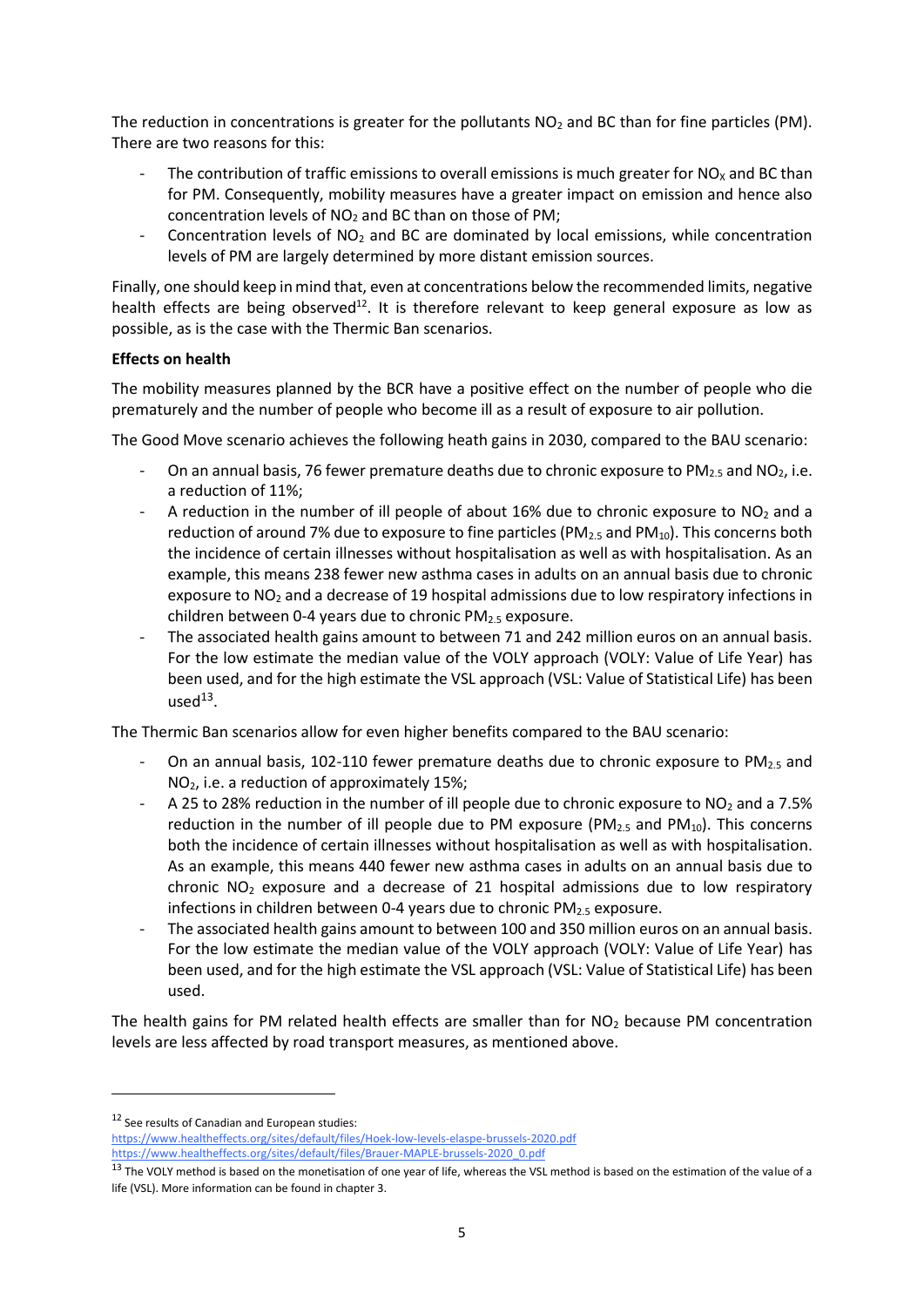Finally, it is important to note that there are other benefits in addition to those presented in this study:

- In this study, we determine the health impact for people who live in the BCR, but one can also expect health gains for commuters working in Brussels as well as for other visitors.
- The implementation of the Good Move plan will bring additional health gains through reduced exposure to traffic noise and improved fitness of the population through increased active travel.
- By reducing its emissions, the BCR also generates health benefits outside its territory which are not included in this study.

#### **Conclusion and policy recommendations**

The implementation of new regional mobility plan Good Move combined with a phase-out of diesel and petrol engines make it possible to significantly reduce the exposure of Brussels residents to harmful pollutants emitted by road transport, in particular  $NO<sub>2</sub>$  and BC.

It is only with the combination of these measures that, in 2030, no inhabitant of the BCR will be exposed to  $NO<sub>2</sub>$  concentration levels above the recommended limit (20  $\mu$ g/m<sup>3</sup>). These improvements will lead to between 102 and 110 fewer premature deaths each year and a 25 to 28% reduction in the number of ill people due to chronic exposure to  $NO<sub>2</sub>$  in 2030, compared to the BAU scenario. This translates in a monetary savings estimated at between 100 and 350 million euros annually. In this study, benefits are calculated for a period of one year. In reality, the total expected benefits are cumulative and therefore higher. Therefore, the sooner these policies are implemented, the greater the cumulative benefits will be.

In addition, the implementation of Good Move and the diesel and petrol ban will lead to additional health gains that have not been quantified in this study: reduction in commuters' exposure, reduction in traffic noise, increased physical activity. These benefits will be greater if the space initially dedicated to traffic is redeveloped into green-blue spaces. These will also have a beneficial effect on the physical and mental health of the inhabitants.

In order to achieve a full implementation of these measures, it is crucial that Brussels residents and commuters opt for alternative means of transport such as walking, cycling and public transport. The success of active modes of transport requires a high-quality infrastructure for pedestrians and cyclists, as described in the mobility plan Good Move. Similarly, the way in which the future "zero-emission zone" will be implemented and enforced will strongly influence whether or not the benefits listed in this study materialise.

Finally, we want to draw the attention to a number of additional actions that the Region can implement to monitor and further reduce emissions of atmospheric pollutants:

- Continue to improve knowledge on real emissions of vehicles, for example through tests using "remote sensing" along roads, while also monitoring the "non-exhaust" emissions of vehicles;
- Introduce as soon as possible the checking of particulate filter fraud in periodic technical inspection centres (PTI);
- Implement a strategy to reduce the number of kilometres driven by light commercial vehicles, through the development of waterborne traffic and distribution centres in the Brussels periphery;
- Act on emission sectors other than road transport, especially household emissions, as well as on emissions occurring outside the region (such as agriculture) through the participation of the region in national and supranational decision-making bodies.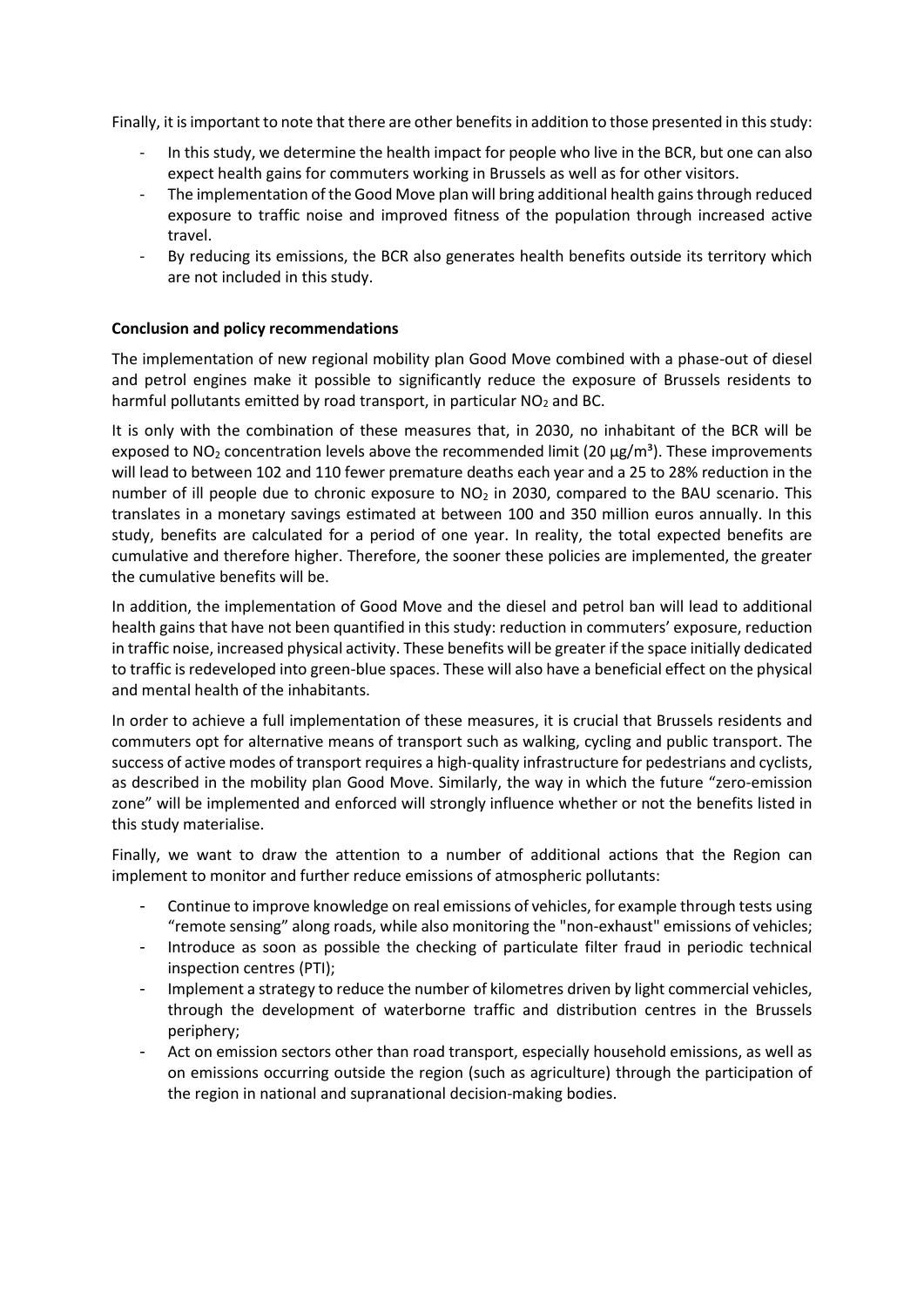- Advocate the introduction of a European air quality standard for black carbon. This would allow to better target this fraction of PM which is particularly harmful to health and on which local policy has a direct impact.
- Monitor air quality and its long-term effects on the health of the Brussels population, based on regularly updated scientific data.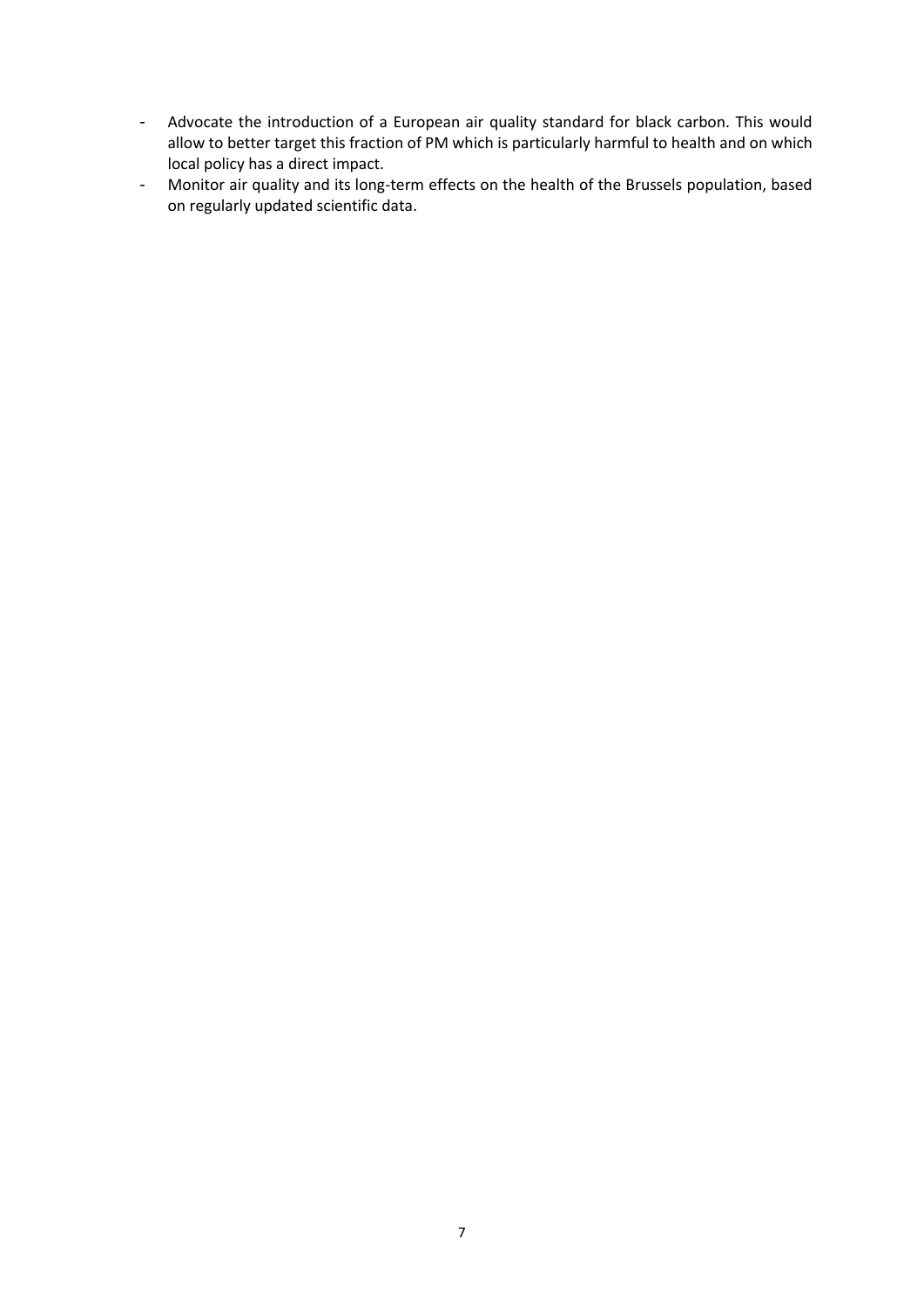## **1. POLICY RECOMMENDATIONS**

In this study, we have determined exposure to air pollutants for the population of the Brussels-Capital Region, as well as the impact on various health effects. The calculations were carried out for 5 scenarios. The reference scenario reflects the situation in 2015. The Business as Usual scenario for 2030 takes into account a continuation of the current policy on the continuous transition towards more sustainable mobility. The following three scenarios reflect different mobility measures:

- Mobility scenario Good Move (GM): decrease in motorised traffic due to the implementation of the Good Move mobility plan adopted in March 2020<sup>14</sup>, calculations for the year 2030;
- Mobility scenario Thermic Ban (TB): reduction in motorised traffic (Good Move scenario) combined with a gradual reduction in the number of diesel, petrol and LPG vehicles, excluding heavy trucks, calculations for the year 2030;
- Mobility scenario Thermic Ban Plus (TB+): Thermic Ban scenario including electrification of heavy trucks, calculations for the year 2030.

Compared to the Business as Usual (BAU) scenario, these mobility scenarios achieve additional health gains for the population of the BCR due to a lower exposure to air pollutants.

Based on the results described above, we will formulate policy recommendations for the mobility policy of the Brussels-Capital Region below.

### **1.1. THE IMPORTANCE OF PHASING OUT COMBUSTION ENGINE VEHICLES AND THE IMPLEMENTATION OF GOOD MOVE**

#### **1.1.1. ADVANTAGES OF PHASING OUT COMBUSTION ENGINE VEHICLES AND THE IMPLEMENTATION OF GOOD MOVE**

This study shows that the phasing out of combustion engine vehicles and the implementation of the Good Move regional plan are expected to bring important benefits to the Brussels-Capital Region: better air quality, fewer premature deaths and illnesses, and significant savings on expenditures related to these health benefits.

The GM, TB and TB+ scenarios have clear benefits for the protection of the health of the inhabitants of Brussels. They make it possible to significantly reduce exposure so that it is below the health advisory value for all inhabitants of Brussels in the Thermic Ban scenarios for  $NO<sub>2</sub>$  and PM<sub>10</sub>. For PM<sub>2.5</sub> the lowest exposure is achieved in both Thermic Ban scenarios. However, in these scenarios 3-4% of the population is still exposed to a value higher than the health advisory value of 10  $\mu$ g/m<sup>3</sup>. Recent research shows that health effects also occur at concentrations below the advisory and limit values, so it is very important to keep general exposure as low as possible. This is achieved in the Thermic Ban scenarios.

Consequently, the implementation of the Regional Mobility Plan Good Move and the phasing out of combustion engine vehicles are essential to achieve the recommended exposure levels for all pollutants.

In this way, the Thermic ban scenarios would lead to between 102 and 110 fewer premature deaths each year and a 25 to 28% reduction in the number of cases of illnesses due to chronic exposure to NO<sub>2</sub> in 2030, compared to the BAU scenario. This would translate in a monetary savings estimated at between 100 and 350 million euros annually. In this study, benefits are calculated for a period of one

<sup>14</sup> <https://goodmove.brussels/nl/>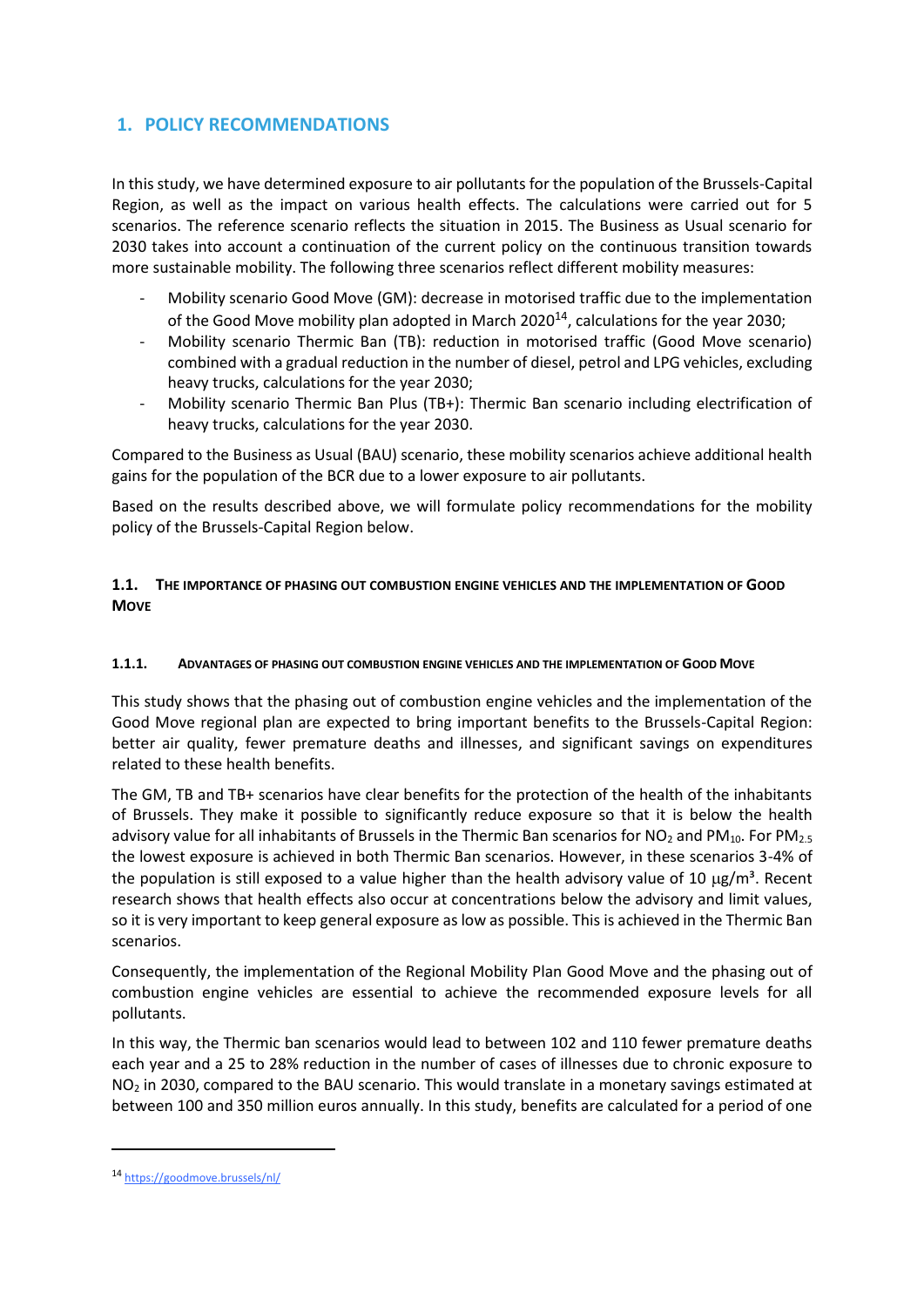year. In reality, the total expected benefits are cumulative and therefore higher. Therefore, the sooner these policies are implemented, the greater the cumulative benefits will be.

The extent to which Good Move can be implemented depends on the extent to which the inhabitants and commuters of Brussels opt for alternative means of transport such as public transport, cycling, scooters and walking. The success of these physically active forms of travel is linked to the quality of the infrastructure for cyclists, scooter riders and pedestrians. The conditions for this (e.g. sufficient and safe cycle lanes and footpaths, sufficient capacity for active shared mobility) have already been described in the Regional Mobility Plan Good Move. The extent to which the measures contained in the GM plan are implemented and enforced will determine the magnitude of the health benefits.

The benefits resulting from the ban on combustion engine vehicles will also depend on its implementation and enforcement. In the TB+ scenario, we see that the more vehicles are affected by the diesel phase-out, the greater the health benefits will be. Policy choices such as the type of vehicles affected, the number of exemptions allowed, the timing and the enforcement system are important parameters that influence the overall impact of the regulations.

#### **1.1.2. ADDITIONAL HEALTH GAINS**

1

The current study has quantified the health effects of exposure to air pollutants for the population of Brussels. However, one can expect even greater health gains because:

- The many commuters who work in Brussels during the daytime on weekdays will be exposed to lower concentrations and consequently develop fewer health complaints.
- The reduction of traffic emissions within the Brussels territory has a positive impact on concentration levels in Flanders and Wallonia, leading to reduced exposure there.
- The mobility measures improve air quality but at the same time have a positive effect on traffic noise. Reduced exposure to traffic noise provides additional health benefits (independently of the effect of improved air quality).
- Most inhabitants of Brussels (and Belgians) are currently not physically active enough and will, as a result of the implementation of the Good Move mobility plan, opt for alternative active travel options more often in the future. Several studies (Buekers et al., 2015; Dons et al., 2018; Mueller et al., 2015) show that the positive effect of more physical activity on health is many times greater than the health risk of air pollution. This is especially true if pedestrians and cyclists can choose routes where they are less exposed to exhaust fumes. Therefore, any policy measure that promotes active mobility should, in addition to the figures in this report, also take into account the health benefits of cycling and walking. Because this health benefit is so great, even a small increase in the number of cyclists and walkers may have an effect in monetary terms of the same order of magnitude or greater than the figures in this report. On the other hand, the health costs of accidents may be of the same order of magnitude as the health benefits of increased physical activity. Every effort should be made to avoid an increase in the number of accidents as the use of the bicycle increases. If fatal accidents are also taken into account, any investment in safe cycling infrastructure is certain to be costefficient<sup>15</sup>.

<sup>&</sup>lt;sup>15</sup> The health benefits (and the related economic gains) of the shift from passive to active mobility can be calculated via a calculation tool developed for the Flemish Agency for Care and Health (https://www.zorg-en-gezondheid.be/gezondheidscalculator-modal-shift). A recent VITO study (Castro et al., 2019) has shown that the use of e-bikes also leads to a significant increase in the physical activity of e-bikers switching from private motor vehicles and public transport. The net loss of physical activity among e-bikers switching from regular bikes was much less due to the increase in total travel distance.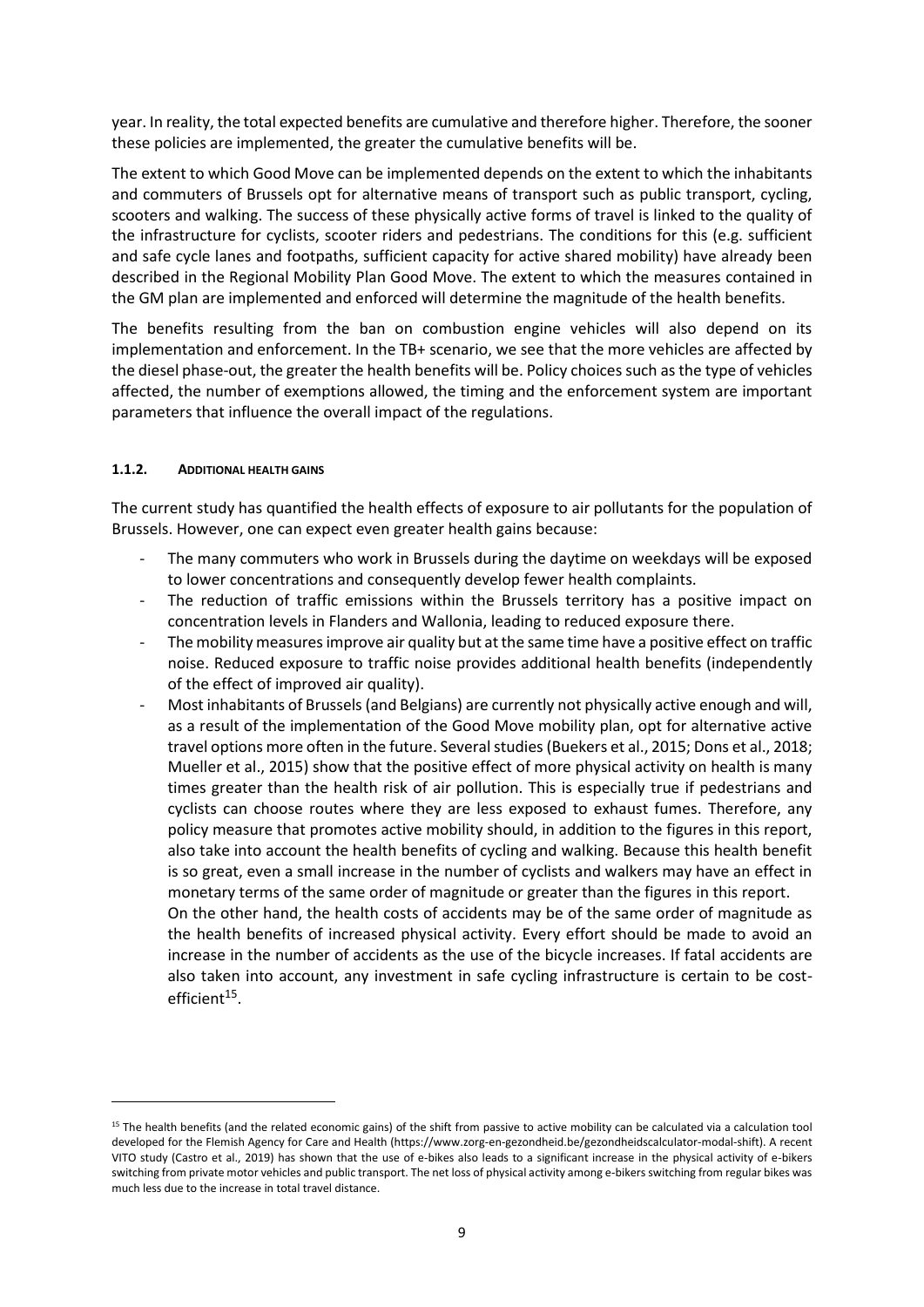If space is freed up in Brussels due to the reduction of traffic volumes (e.g. streets that can be closed off, parking space that is no longer needed), the (re)design of the public space can take into account the creation of green/blue spaces. There is a lot of scientific evidence showing that the proximity of (urban) green spaces has a positive effect on the physical and mental health of local residents, see (WHO Regional Office for Europe, 2016). There is also a positive effect on possible heat stress in the future. For exposure to green spaces there are recommendations in the areas of design, actual use of vegetation and accessibility for target groups (Buekers et al., 2020).

## **1.2. FOCAL POINTS**

### **1.2.1. REAL EMISSIONS DATA FOR ROAD TRAFFIC**

The COPERT 4 methodology used in the emission modelling takes into account the recent results relating to Real Driving Emissions. However, a recent study (Suarez-Bertoa et al., 2019) has shown that under certain circumstances the actual emissions differ significantly from the results of Real Driving Emissions tests. No possible reasons are given in the study, but actual emissions may differ from test conditions. In addition to direct exhaust emissions released through the exhaust pipe, non-exhaust emissions are also released through e.g. braking, brake, tyre and road surface wear, and windblown dust as a result of air circulation. Research is being carried out into the magnitude of the contribution of non-exhaust emissions as well as their chemical composition. Furthermore, there is no consensus on the difference in non-exhaust emissions between combustion engine cars and electric vehicles. Some studies<sup>16</sup> argue that a battery electric vehicle generates more non-exhaust emissions than a combustion engine vehicle because an electric vehicle is usually heavier and therefore causes greater tyre and road surface wear.

The Institut Scientifique de Service Public (ISSeP), Flemish department for the environment and more recently Brussels Environment<sup>17</sup> measured emissions of passing vehicles along the road<sup>18</sup>, using socalled 'remote sensing' technology. Such projects are recommended to improve the knowledge of "real" emissions of road transport.

## **1.2.2. CONTROL OF DIESEL PARTICULATE FILTER FRAUD**

In the BAU and Good Move scenarios, a significant proportion of passenger cars still run on diesel. This is also the case for heavy trucks in the Thermic Ban scenario. The emission models used take account of the fact that most diesel cars are equipped with a soot filter, which drastically reduces soot and particulate emissions. However, when replacing the soot filter, the costs can be high, which is why these filters are sometimes removed from diesel vehicles. Opacity measurements are currently being carried out in the Belgian inspection centres to check emissions through the exhaust pipe. However, this measurement method is not suitable for the detection of soot filter fraud. There is a better monitoring method, but it is not yet applied. It is important to introduce this new measurement method as soon as possible in the three regions and not to wait for a European directive on the subject.

<sup>16</sup> [https://theicct.org/sites/default/files/publications/ICCT\\_Pocketbook\\_2018\\_Final\\_20181205.pdf](https://theicct.org/sites/default/files/publications/ICCT_Pocketbook_2018_Final_20181205.pdf)

<sup>17</sup> <https://environnement.brussels/thematiques/mobilite/projet-remote-sensing>

<sup>18</sup><https://www.issep.be/wp-content/uploads/Projet-PEMSWALL.pdf>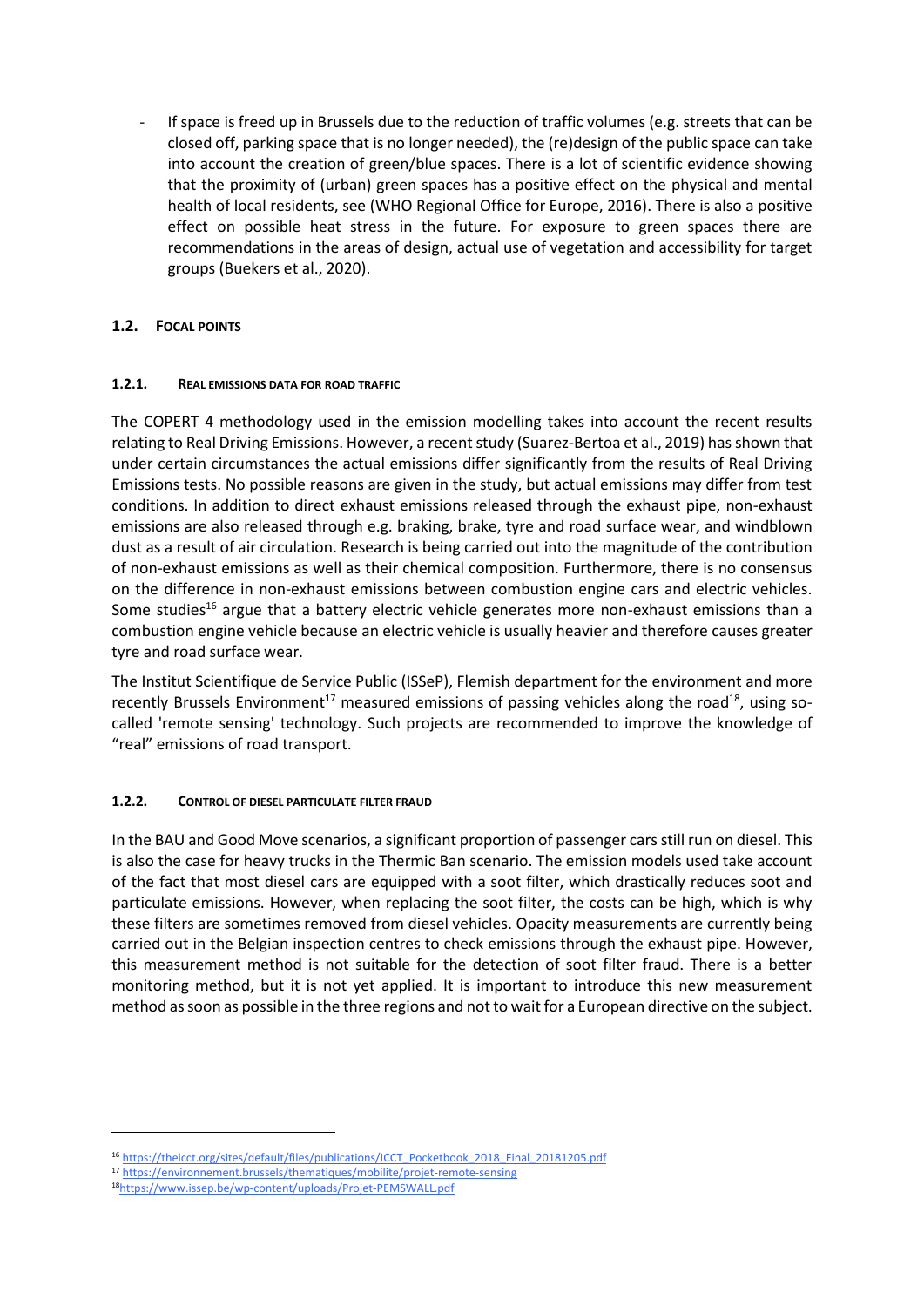#### **1.2.3. URBAN FREIGHT TRANSPORT**

A possible indirect effect of the phasing out of diesel engines for heavy commercial vehicles (as in TB+) could be a shift from heavy to light commercial vehicles. In parallel with the thermic ban, it is important for the Region to implement a general strategy to reduce the number of vehicle kilometres travelled by light commercial vehicles.

The Good Move scenario projects a 48% reduction in the number of vehicle kilometres travelled by light trucks compared to the BAU scenario. This can only be achieved through a different approach to urban freight transport. Water traffic is only possible for certain types of products, such as e.g. building materials. The EEA report mentioned above (European Environmental Agency, 2018) focuses on the establishment of distribution centres in the urban periphery, from which joint deliveries can be made using less polluting vehicles or electric delivery bicycles. However, the additional transfer requires extra time and costs and often reduces economic efficiency. The report proposes several ways to address the cost challenge and achieve sustainable urban freight transport, such as the creation of micro hubs and delivery points, but also the use of drones.

### **1.2.4. EMISSIONS FROM OTHER SECTORS**

In order to further improve air quality in the Brussels-Capital Region, it is not enough just to reduce emissions from local traffic. This was discussed in section 6.1.2 and was also investigated in the (Joaquin, 2015) project. Measures need to be taken in other areas:

- The emission sector 'households' will become the most important emission sector for the pollutants NO<sup>x</sup> and particulate matter in 2030. Wood combustion is a particularly important emission source for building heating. Moreover, many homes in Brussels (and generally in Belgium) are poorly insulated. An action plan for this sector seems appropriate.
- Emission sources outside Brussels make an important contribution to concentrations of e.g. particulate matter. After all, in addition to the primary, directly emitted, particulate matter, there is an important proportion of secondary particulate matter that is produced when the pollutants present in the air react chemically. Ammonia (NH3) is important in this respect. This is emitted by agriculture, especially in the period when farmers fertilise their fields (Buekers et al., 2014). Cooperation on a Belgian and European scale is needed to guarantee better air quality everywhere.

## **1.2.5. EC/BC STANDARD**

At present, the European standards for particulate matter and  $NO<sub>2</sub>$  are the main guidelines for the Brussels clean air policy. There is no standard for soot in the form of elemental carbon (EC) or black carbon (BC), nor for ultra-fine particles (UFP). Although this fraction only accounts for a small proportion of  $PM_{2.5}$ , it is probably responsible for a (large) part of the health effects. However, no exposure-effect relationships are available for exposure to these pollutants, except for premature mortality (one study (Janssen et al., 2011)). In the current study, this study was used to estimate the number of premature deaths. However, because the overlap with the health effects of PM<sub>2.5</sub> and NO<sub>2</sub> is not known, the figures were not included in the economic evaluation. It would therefore be advisable for the Brussels authorities to promote the introduction of a European air quality standard for black carbon in the relevant forums. This can be done, for example, in consultation with the WHO. Such a standard would allow for a policy that focuses more efficiently on a health-relevant fraction of the particulate matter problem. Moreover, such standard fits in well with the powers and possibilities of the Brussels authorities because the concentration levels of soot are mainly influenced by local combustion sources and are much less affected by emissions outside Brussels.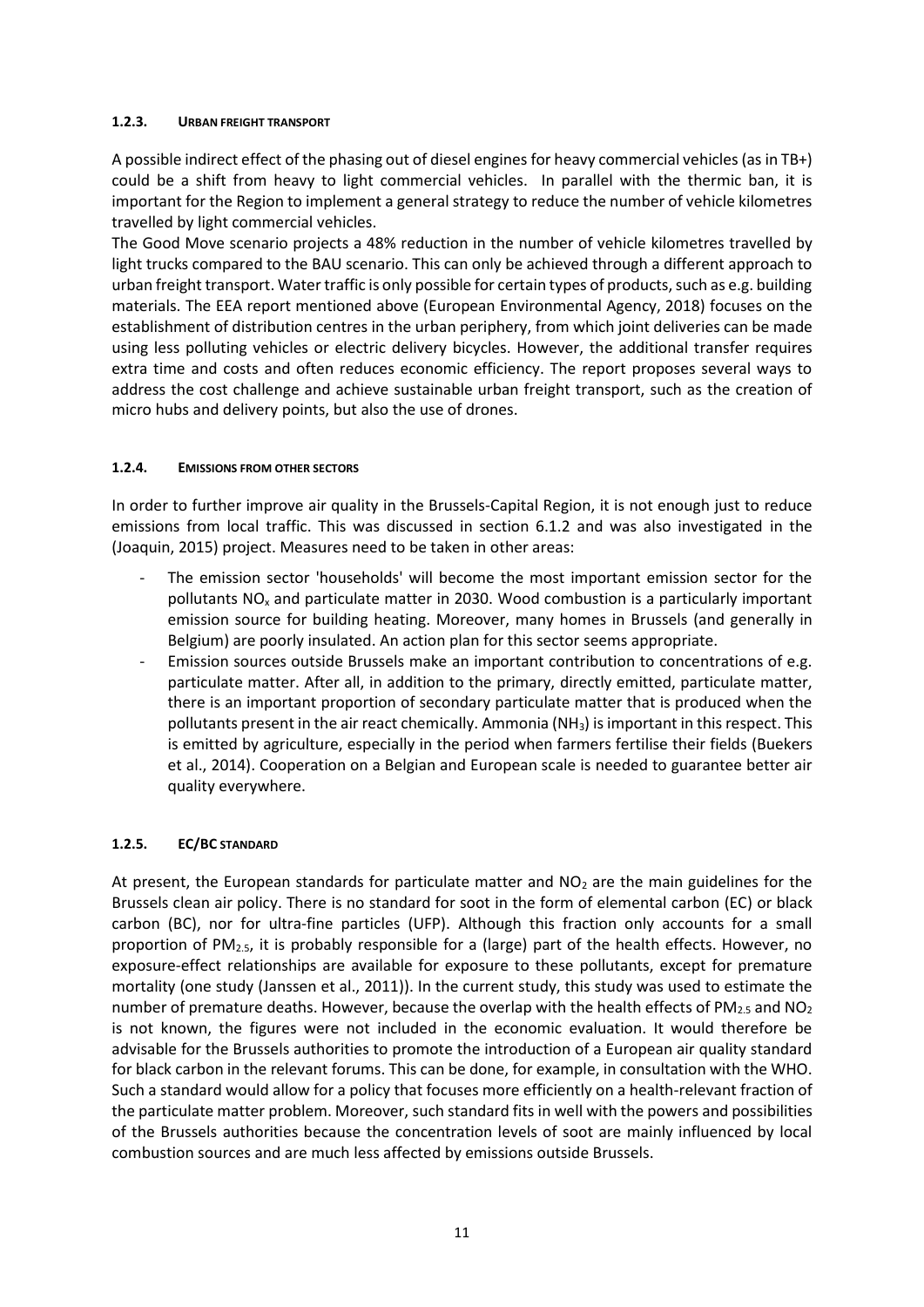#### **1.2.6. METHODOLOGICAL POLICY RECOMMENDATIONS**

The Belgian Interregional Environment Agency (IRCELINE)<sup>19</sup> has recently started to determine the number of cases of premature mortality due to various air pollutants at regional level on an annual basis. It is interesting to follow the time evolution of this health indicator. The exposure-effect relationships used in this study (and also by IRCELINE) were selected on the basis of a recent peerreviewed literature study as well as studies by leading agencies. Scientific findings evolve over time. For instance, the WHO will publish new recommendations on health effects of air pollution in 2021. It is possible that this may (slightly) alter the findings in this study. Recent studies often determine dynamic exposure to air pollution, taking into account travel behaviour, rather than just looking at exposure at home, as in this study. However, there are currently no validated exposure-effect relationships to determine the health effects of this.

A second recommendation concerns the availability of health data for people living in the Brussels-Capital Region. In the calculations of the current study, incidence rates are needed for some health endpoints for the number of visits to general practitioners. These data could not be obtained for the Brussels-Capital Region. Therefore, Flemish data from the Intego database<sup>20</sup>, a database which registers general practitioner visits for a patient population of 1.91% of the Flemish population, has been used. These data were combined with prevalence figures from the Health Survey conducted by Sciensano in 2018<sup>21</sup>.

The creation of a Brussels health database makes it possible to monitor the time trends of certain health effects. These data can also be linked to other data, such as e.g. environmental data (air quality in this study). Investing in monitoring the effects of air pollution, climate and green space on health and making reviews ultimately pays off and translates into projects such as these, where up-to-date knowledge can be applied. Based on a good estimation of exposure and the application of adequate exposure-effect relationships, the policy can be supported on a knowledge basis.

**.** 

<sup>19</sup> <https://www.irceline.be/nl>

<sup>20</sup> [www.intego.be](http://www.intego.be/)

<sup>21</sup> [https://his.wiv-isp.be/nl/SitePages/Volledige\\_rapporten\\_2018.aspx](https://his.wiv-isp.be/nl/SitePages/Volledige_rapporten_2018.aspx)